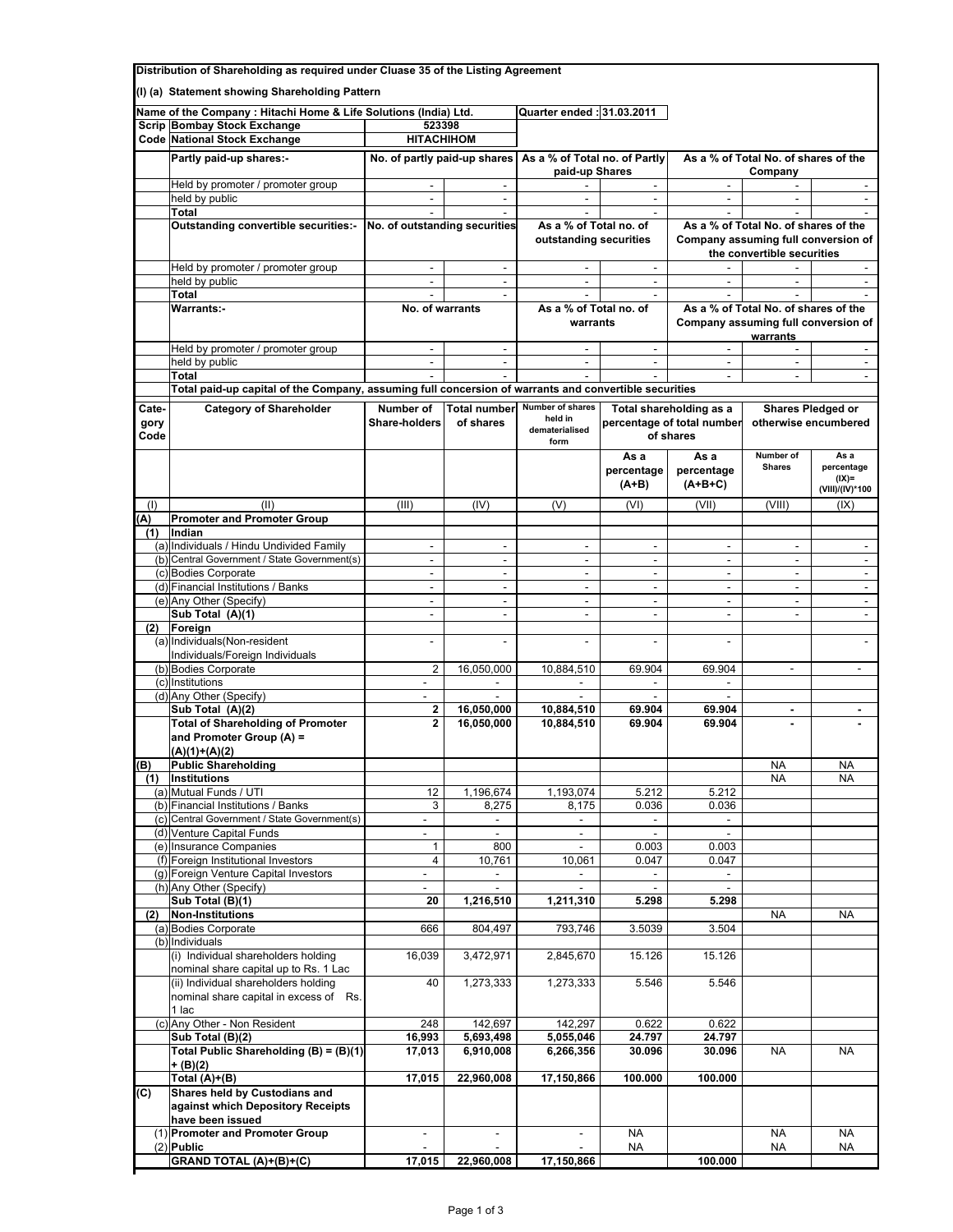| (I) (b) Statement showing Shareholding of persons belonging to the category "Promoter and Promoter Group"        |                                                                                                                                                                                 |                                                                                                                                                                                                                                                     |                                                         |                                                                                                                                                                                           |                                                   |                                                                           |  |  |
|------------------------------------------------------------------------------------------------------------------|---------------------------------------------------------------------------------------------------------------------------------------------------------------------------------|-----------------------------------------------------------------------------------------------------------------------------------------------------------------------------------------------------------------------------------------------------|---------------------------------------------------------|-------------------------------------------------------------------------------------------------------------------------------------------------------------------------------------------|---------------------------------------------------|---------------------------------------------------------------------------|--|--|
| Sr.<br>No.                                                                                                       | Name of the Shareholder                                                                                                                                                         | <b>Total shares held</b>                                                                                                                                                                                                                            |                                                         | Shares pledged or otherwise encumbered                                                                                                                                                    |                                                   |                                                                           |  |  |
|                                                                                                                  |                                                                                                                                                                                 | <b>Number</b>                                                                                                                                                                                                                                       | As a % of<br>grand total<br>$(A)+(B)+(C)$               | <b>Number</b>                                                                                                                                                                             | As a<br>percentage<br>$(VI) = (V)/(III)^*$<br>100 | As a % of<br>grand total<br>$(A)+(B)+(C)$ of<br>sub-clause<br>(I)(a)(VII) |  |  |
| (1)                                                                                                              | (II)                                                                                                                                                                            | (III)                                                                                                                                                                                                                                               | (IV)                                                    | (V)                                                                                                                                                                                       | (VI)                                              | (VII)                                                                     |  |  |
| 1                                                                                                                | Hitachi Home & Life Solutions, Inc. *                                                                                                                                           | 15550000                                                                                                                                                                                                                                            | 67.726                                                  | 0                                                                                                                                                                                         | $\mathbf 0$                                       | 0                                                                         |  |  |
| $\overline{2}$                                                                                                   | Hitachi India Pvt. Ltd.                                                                                                                                                         | 500000                                                                                                                                                                                                                                              | 2.178                                                   | 0                                                                                                                                                                                         | $\Omega$                                          | $\Omega$                                                                  |  |  |
|                                                                                                                  | Total                                                                                                                                                                           | 16050000                                                                                                                                                                                                                                            | 69.904                                                  |                                                                                                                                                                                           |                                                   |                                                                           |  |  |
| (I) (c) Statement showing Shareholding of persons belonging to the category "Public" and holding more than 1% of |                                                                                                                                                                                 |                                                                                                                                                                                                                                                     |                                                         |                                                                                                                                                                                           |                                                   |                                                                           |  |  |
| the total number of Shares                                                                                       |                                                                                                                                                                                 |                                                                                                                                                                                                                                                     |                                                         |                                                                                                                                                                                           |                                                   |                                                                           |  |  |
| Sr.<br>No.                                                                                                       | Name of the Shareholder                                                                                                                                                         | <b>Number of Shares</b>                                                                                                                                                                                                                             |                                                         | Shares as a percentage of total number of<br>shares {i.e., Grand Total (A)+(B)+(C)                                                                                                        |                                                   |                                                                           |  |  |
| $\mathbf{1}$                                                                                                     | <b>IDFC Premier Equity Fund</b>                                                                                                                                                 |                                                                                                                                                                                                                                                     | 550,005                                                 | 2.395                                                                                                                                                                                     |                                                   |                                                                           |  |  |
|                                                                                                                  |                                                                                                                                                                                 |                                                                                                                                                                                                                                                     |                                                         |                                                                                                                                                                                           |                                                   |                                                                           |  |  |
|                                                                                                                  | <b>Total</b>                                                                                                                                                                    |                                                                                                                                                                                                                                                     | 550,005                                                 |                                                                                                                                                                                           |                                                   | 2.395                                                                     |  |  |
|                                                                                                                  | (I) (d) Statement showing details of locke-in shares                                                                                                                            |                                                                                                                                                                                                                                                     |                                                         |                                                                                                                                                                                           |                                                   |                                                                           |  |  |
| Sr.<br>No.                                                                                                       | Name of the Shareholder                                                                                                                                                         | Number of<br>Category of<br>Locked-in Shares as a percentage of total<br>Share- holders Locked-in<br>number of shares {i.e., Grand Total<br>(Promo-ters/<br><b>Shares</b><br>(A)+(B)+(C) indicated in Statement at para<br>Public)<br>(I)(a) above} |                                                         |                                                                                                                                                                                           |                                                   |                                                                           |  |  |
|                                                                                                                  | No share of the Company is in Lock-in period.                                                                                                                                   |                                                                                                                                                                                                                                                     |                                                         |                                                                                                                                                                                           |                                                   |                                                                           |  |  |
|                                                                                                                  | (II) (a) Statement showing details of Depository Receipts (DRs)                                                                                                                 |                                                                                                                                                                                                                                                     |                                                         |                                                                                                                                                                                           |                                                   |                                                                           |  |  |
| Sr.                                                                                                              | Type of outstanding DR (ADRs,                                                                                                                                                   | Number of                                                                                                                                                                                                                                           | Number of                                               | Shares underlying oustanding DRs as a<br>percentage of total number of shares {i.e.,                                                                                                      |                                                   |                                                                           |  |  |
| No.                                                                                                              | GDRs, SDRs, etc.)                                                                                                                                                               | outstanding<br><b>DRs</b>                                                                                                                                                                                                                           | <b>Shares</b><br>underlying<br>oustanding<br><b>DRs</b> | Grand Total (A)+(B)+(C) indicated in<br>Statement at para (I)(a) above}                                                                                                                   |                                                   |                                                                           |  |  |
|                                                                                                                  | No Depository Receipt Issued by the Company.                                                                                                                                    |                                                                                                                                                                                                                                                     |                                                         |                                                                                                                                                                                           |                                                   |                                                                           |  |  |
|                                                                                                                  | (II) (b) Statement showing Hoding of Depository Receipts (DRs), where underlying shares held by 'promoter / promote<br>group' are in excess of 1% of the total number of shares |                                                                                                                                                                                                                                                     |                                                         |                                                                                                                                                                                           |                                                   |                                                                           |  |  |
| Sr.<br>No.                                                                                                       | Name of the DR holder                                                                                                                                                           | Type of<br>outstanding<br>DR (ADRs,<br>GDRs, SDRs,<br>etc.)                                                                                                                                                                                         | Number of<br>lying out-                                 | Shares underlying oustanding DRs as a<br>Shares under percentage of total number of shares {i.e.,<br>Grand Total (A)+(B)+(C) indicated in<br>standing DRs Statement at para (I)(a) above} |                                                   |                                                                           |  |  |
|                                                                                                                  | No such Depository Receipt.                                                                                                                                                     |                                                                                                                                                                                                                                                     |                                                         |                                                                                                                                                                                           |                                                   |                                                                           |  |  |

\* Hitachi Home & Life Solutions, Inc. merged and after merger known as Hitachi Appliances, Inc.